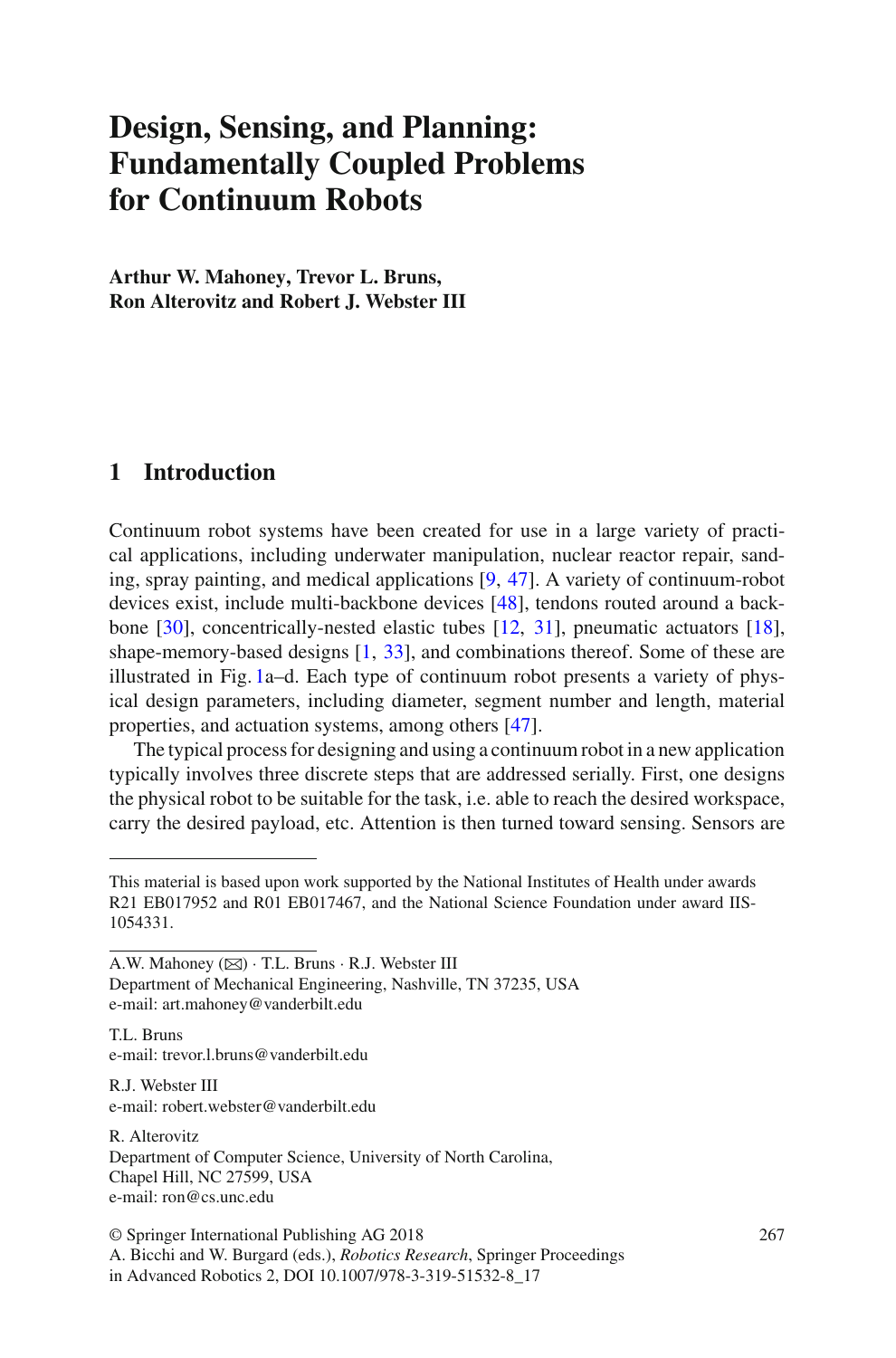selected, which may be integrated into the robot, or located off-board. Lastly, given the physical robot, the motion of the robot is planned to accomplish the desired task. In what follows, we briefly discuss the state-of-the-art in these areas and describe the coupling between design, sensing, and planning.

Research on physical robot design has focused largely on developing general purpose manipulators of various types [16, 47]. Intense design effort has been focused on a wide variety of medical applications, which has resulted in many new physical continuum robot structures [9], including concentric precurved tubes [13], which will be used as an example later in this paper. Computational design algorithms are also increasingly being used in the design of concentric-tube robots [4, 8, 40], and similar techniques could be applicable to task-specific design of other types of continuum robot.

Selecting and integrating sensors in continuum robots can be challenging. Often, most of the continuum robot's volume is reserved for actuation, and little room is left for sensing – particularly in the small diameter designs used in medical applications. Many sensing methods have been developed that measure the pose at a discrete points on the continuum robot's backbone such as electromagnetic trackers [17], mechanical strain of the backbone such as the fiber Bragg gratings [29, 32], and the internal moments of a continuum robot's backbone [49]. To keep the continuum-robot diameter small, these sensors are integrated into the robot's mechanical structure when possible. Vision-based methods are also possible and X-ray/CT-imaging [21], ultrasound approaches [19, 23], and optical cameras [5, 15] have been applied. Some of the above sensing systems, which can be used to detect the shape/states of a continuum robot, are illustrated in Fig. 1f–i.



**Fig. 1** Continuum robots include devices such as **a** tendon-actuated endoscopes, **b** concentric-tube robots, **c** pushrod-actuated devices, e.g., [48], **d** pneumatic robots, e.g., [18], **e** and some compliant graspers may also fall under this classification, such as that of [24]. Some approaches to sensing the state of continuum robots include **a** magnetic tracking such as the NDI Aurora system, **g**–**h** X-ray or CT imaging such as [19], and **i** three-dimensional (3D) ultrasound, e.g., [37]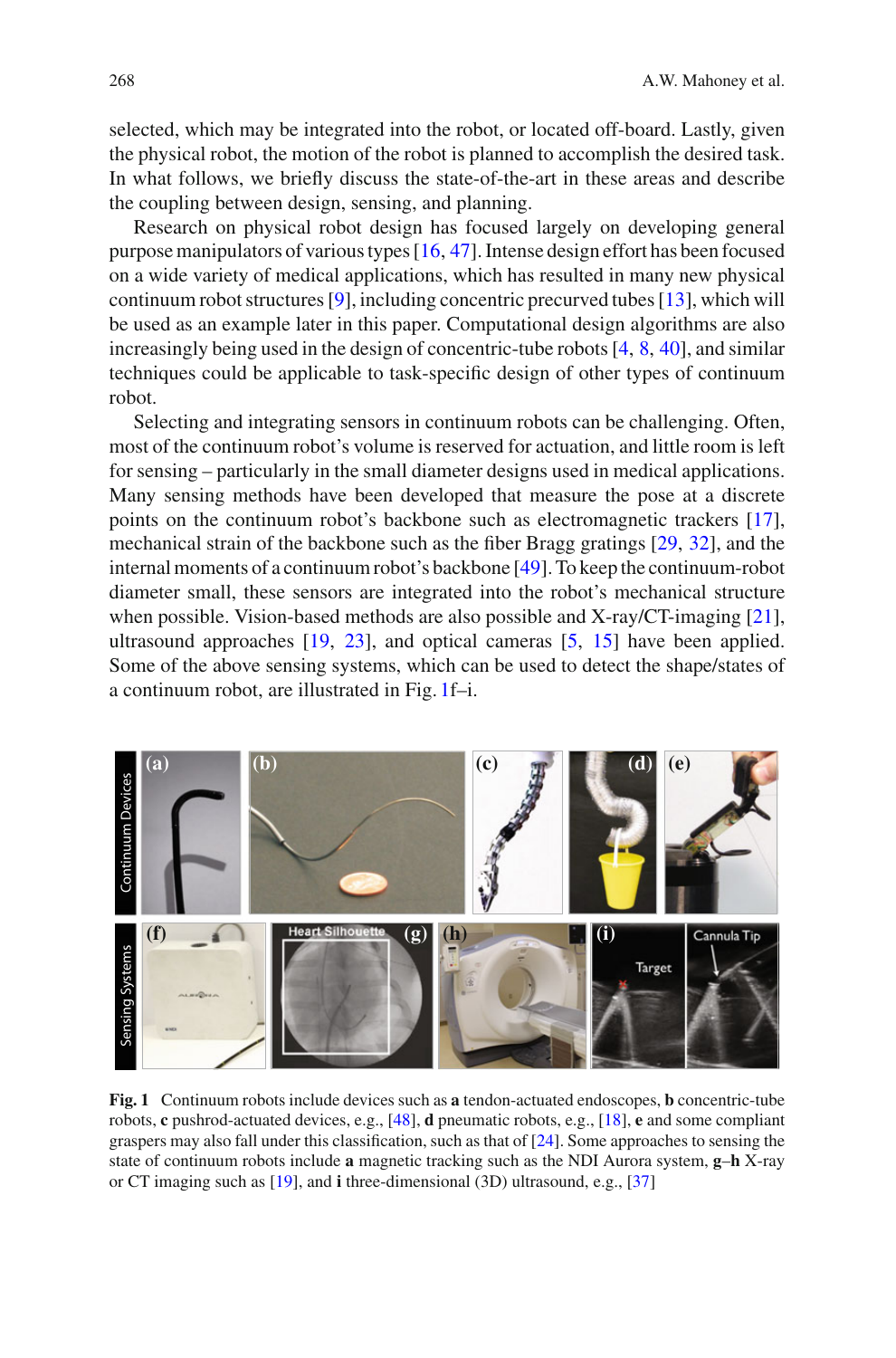Planning the motion of a continuum robot can enable the robot to automatically reach a specified target while avoiding obstacles in the environment. Motion planning for continuum robots such as concentric-tube robots is challenging because, compared to traditional multi-link manipulators, their kinematics are typically more expensive to evaluate and their motion is subject to substantial uncertainty. Motion planning algorithms for concentric-tube robots include fast motion planning by assuming simplified kinematics [22, 43], noninteractive motion planning using accurate kinematic models [39], interactive-rate motion planning using accurate kinematic modeling via precomputation [41], and motion planners that explicitly consider uncertainty in motion and sensing [36]. Motion planners can also assist in the context of teleoperation, where a fast, real-time motion planner can automatically move the robot's end-effector in response to user commands in a manner that ensures the entire curvilinear shaft avoids obstacles [42].

Recent research in continuum robotics is showing that there are advantages to solving sensing-and-planning problems and design-and-sensing problems simultaneously. In the case of motion planning for continuum robots, for example, effective obstacle avoidance requires accurate estimation of the shape of the robot, and simultaneously planning the motion of the robot and the placement of moveable sensors has the potential to improve task success rates [44]. Motion planning can also help inform the design of concentric-tube robots, e.g., by identifying stable configurations [3] and in optimizing the design of concentric tubes [2, 40].

In this paper argue that design, sensing, and planning are fundamentally coupled problems for continuum robots, and that the interaction between these three problems can be understood through the application of statistical state estimation.

### **2 Kinematics of a Continuum Robot**

We use a notation where scalars are denoted by lower-case standard font (e.g., *s*), vectors are denoted by bold, lower-case fonts (e.g., *x*), matrices are upper-case standard-font (e.g.,  $M$ ). For compactness, we use subscript notation to denote function arguments. For example, if a vector is a function of *s*, then it is written as *xs*.

The kinematics of a continuum robot describe both the continuous spatial transition of the states of the robot's backbone, parameterized by the distance *s* along the robot's backbone, as well as the continuous temporal transition of the states as an input varies in time. For this present work, we only consider the spatial kinematics that govern how the states  $x_s$ , parameterized by arc-length distance  $s$ , vary along the robot's backbone. We assume that the arc-length distance  $s$  falls in the range  $[0, \ell]$ , where  $s = 0$  denotes the proximal end of the continuum robot (i.e., the base) and  $s = \ell$  denotes the distal end (i.e., the tip). The state of a continuum robot can include, for example, internal torsional moments and pose of the backbone in *SE*(3), all of which vary continuously along the length of the backbone with the parameter *s*. The backbone may be a physical structure as is the case for concentric-tube robots, and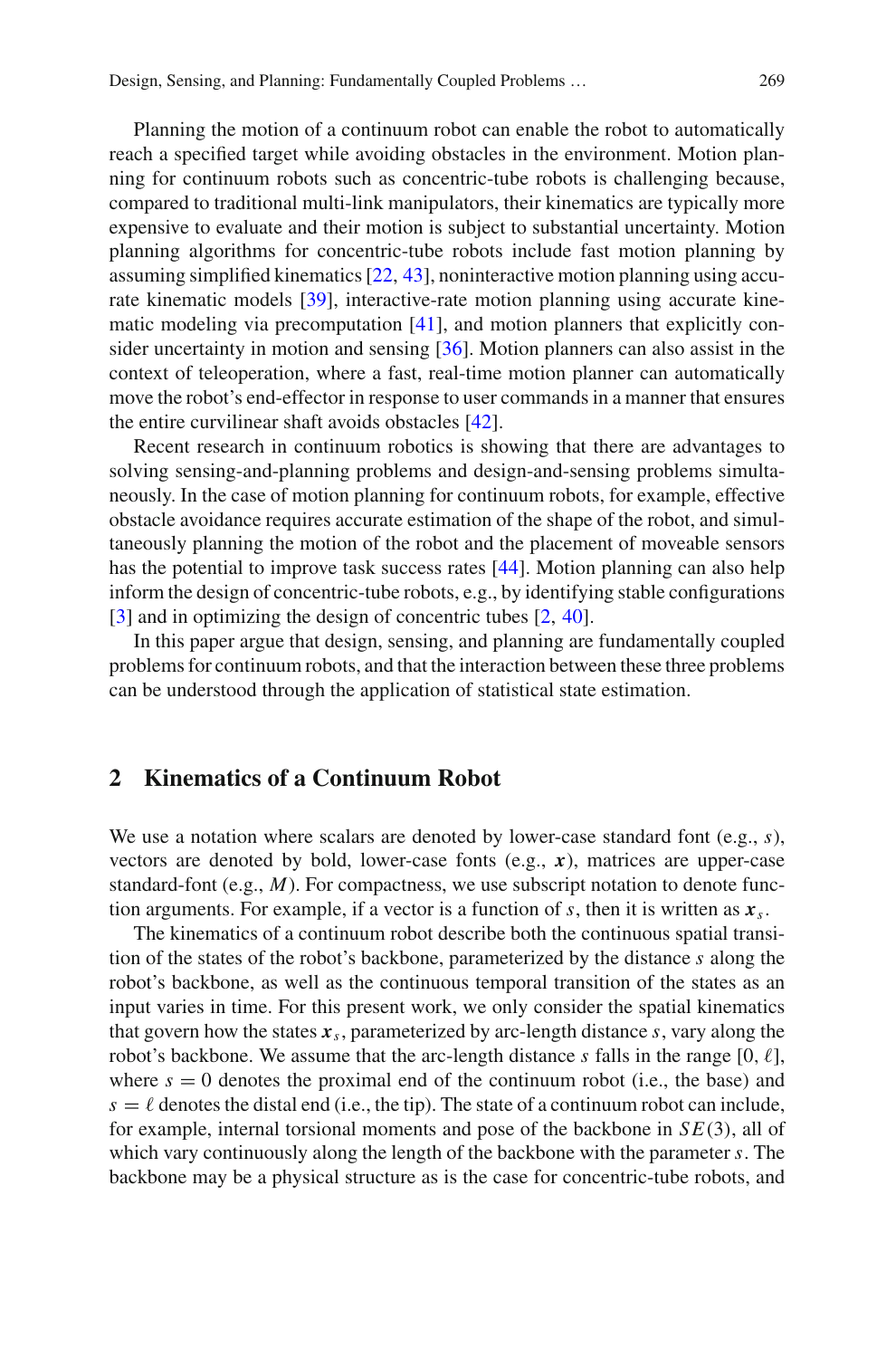some tendon actuated continuum robots, or the backbone could be a theoretical curve used as a reference location with respect to the robot's body.

If the continuum robot is in equilibrium (i.e., quasi static), then the spatial kinematics of a continuum robot can be described by the two-point boundary-value differential equation in arc-length *s* along the the robot's body:

$$
x'_{s} = f(x_{s}, s), \qquad (1)
$$

where  $\prime$  is an arc-length differentive, and with constraints and inputs of the form

$$
b_0(x_0) = 0 \t b_{\ell}(x_{\ell}) = 0 \t u(x_0) = 0 \t (2)
$$

where  $\mathbf{b}_0$  and  $\mathbf{b}_\ell$  define the stationary proximal and distal boundary conditions, respectively, and *u* defines the system input. The proximal boundary condition can constrain properties such as the proximal pose in *SE*(3) of a continuum robot's body. The distal boundary conditions can constrain properties such as the torsional moment of a concentric-tube robot's tubes, and the net force and moment applied to the end-effector platform of a parallel continuum manipulator by its rod-actuators [7]. The input function  $u(x_0)$  operates on the proximal state and can define the proximal tendon displacement of a tendon-actuated device or the proximal twist angles of the tubes comprising a concentric-tube robot.

In this paper, we use concentric-tube robots as examples. Concentric-tube robots, shown in Fig. 1b, consist of precurved, elastic tubes that move in a tentacle-like fashion when the tubes are rotated and translated relative to each other. The states of an unloaded concentric-tube robot are the tubes' twist angles *ψs*, their arc-length rates-of-change  $\psi_s'$ , the arc-length position of each tube  $\sigma_s$  relative to the tubes' proximal ends, and backbone position  $p_s$  and orientation  $R_s$ .

The kinematics of an *n*-tube concentric-tube robot is governed by

$$
{}^{i}\psi_{s}'' = -\boldsymbol{u}_{s}^{\mathsf{T}i}K_{s}\big(\partial R({}^{i}\psi_{s})\big)^{i}\boldsymbol{u}_{s}^{*}
$$
\n(3a)

$$
{}^{i}\sigma'_{s} = 1 \tag{3b}
$$

$$
p'_{s} = R_{s}z \tag{3c}
$$

$$
R'_{s} = R_{s} S(u_{s}) \tag{3d}
$$

where  $u_s$  is the frame curvature, the bending and torsional stiffnesses of tube *i* are packed in the diagonal matrix <sup>*i*</sup>K<sub>s</sub>, the matrix  $\partial R(\psi_s) = \partial R(\psi_s)/\partial^i \psi_s$  where  $R(\psi_s)$ is the standard z-axis rotation matrix by the angle  ${}^{i}\psi_{s}$ ,  ${}^{i}\mathbf{u}_{s}^{*}$  is the tube precurvature, and  $S(u_s)$  is the skew-symmetric matrix representing the cross-product operation. Further details can be found in [12, 31].

The proximal boundary conditions are

$$
\boldsymbol{p}_0 = \mathbf{0}, \quad R_0 - I = 0,\tag{4}
$$

and the distal boundary condition is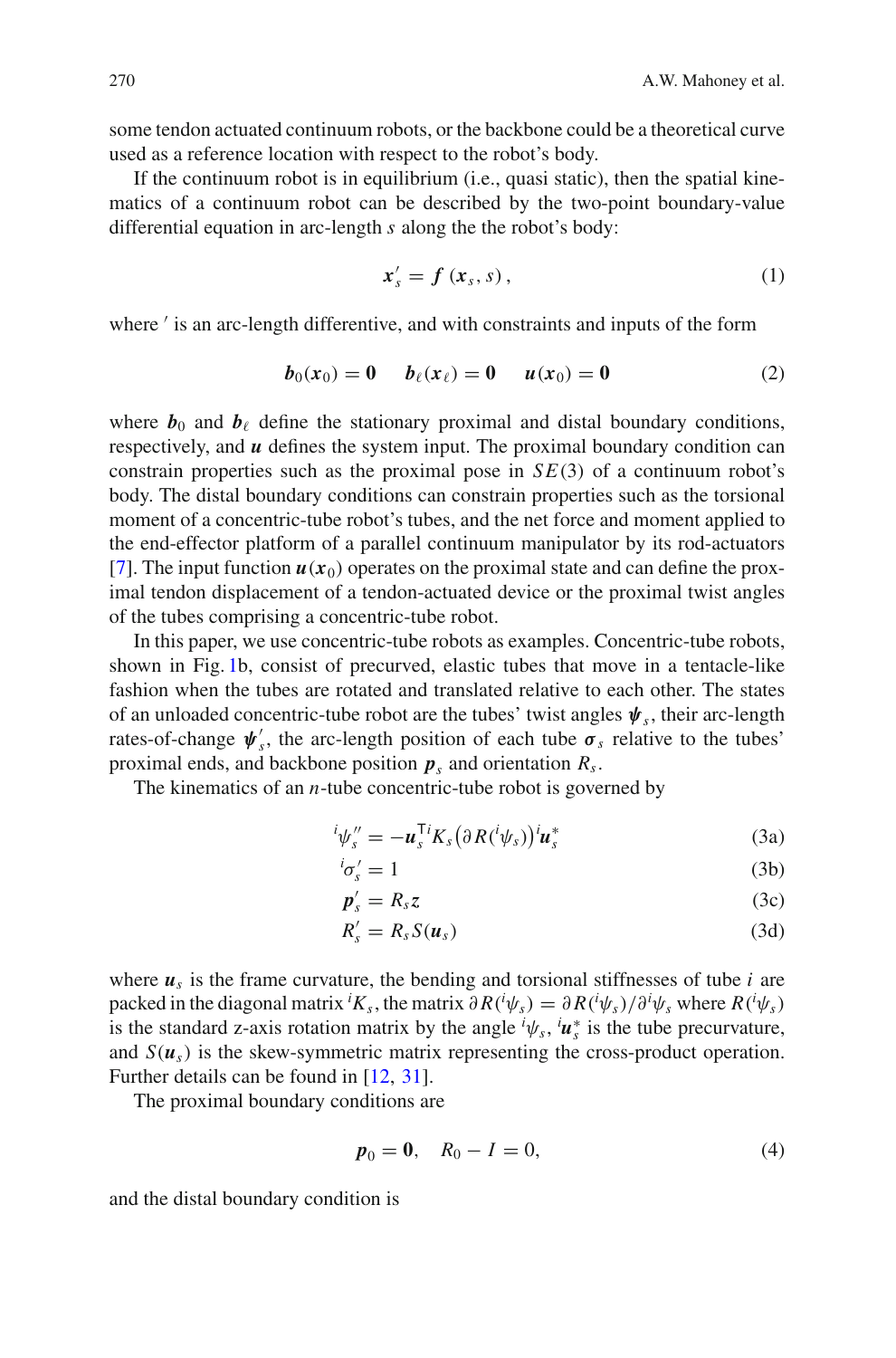Design, Sensing, and Planning: Fundamentally Coupled Problems … 271

$$
\mathbf{\psi}'_{\ell} = \mathbf{0},\tag{5}
$$

assuming that when a tube is not physically present at an arc-length, it has infinite torsional stiffness and zero bending stiffness. The inputs are

$$
\psi_0 - \alpha = 0, \quad \sigma_0 - \gamma = 0, \tag{6}
$$

where  $\alpha$  and  $\gamma$  are the tubes' *actuator* rotation angles and translations, respectively.

### **3 State Estimation for Continuum Robots**

In this paper, we argue that design, sensing, and planning are fundamentally coupled problems for continuum robots, and that statistical state estimation can be used to understand the interaction between these three problems. The goal of statistical state estimation is to infer a continuum robot's state that is most likely given the prior model  $(1)$ – $(2)$  and sensor observations, in the presence of uncertainty in the process, observations, and boundary constraints. We assume that beliefs can be modeled with Gaussian distributions, denoted with  $\mathcal{N}(x, \Sigma)$ , having mean *x* and covariance  $\Sigma$ .

Uncertainty in the spatial kinematics of a continuum robot is modeled using a spatial stochastic process given by

$$
x'_{s} = f(x_{s}, s) + q_{s} \tag{7}
$$

with uncertain constraints and inputs of the form

$$
b_0(x_0) = w_0 \t b_{\ell}(x_{\ell}) = w_{\ell} \t u(x_0) = v \t (8)
$$

where  $q_s \sim \mathcal{N}(0, Q_s)$  represents uncertainty in the process and is independent in arc-length. Uncertainty in the boundary conditions is accounted for by  $w_0 \sim$  $N(\mathbf{0}, W_0)$  and  $w_\ell \sim N(\mathbf{0}, W_\ell)$ , which are independent. Uncertainty in the input is represented by  $v \sim \mathcal{N}(0, V)$ . Uncertainty in the proximal boundary condition could model uncertainty in the proximal pose of a continuum robot. Uncertainty in the distal boundary condition could model uncertainty in the distal torsional moment for a concentric-tube robot, which is ideally moment-free without applied loading.

We denote a set of time-invariant observation functions  $h_{s_1}, \ldots, h_{s_m}$  to be defined at discrete arc-lengths *s*1,...,*sm* as

$$
\mathbf{y}_{s_i} = \boldsymbol{h}_{s_i}(x_{s_i}) + z_{s_i},\tag{9}
$$

where *i* indicates the *i*<sup>th</sup> observation and  $i = 1, \ldots, m$ . Note that we do not assume the measurements are evenly spaced or that the dimension of each measurement is the same (i.e., the measurements can be gathered by a heterogeneous collection of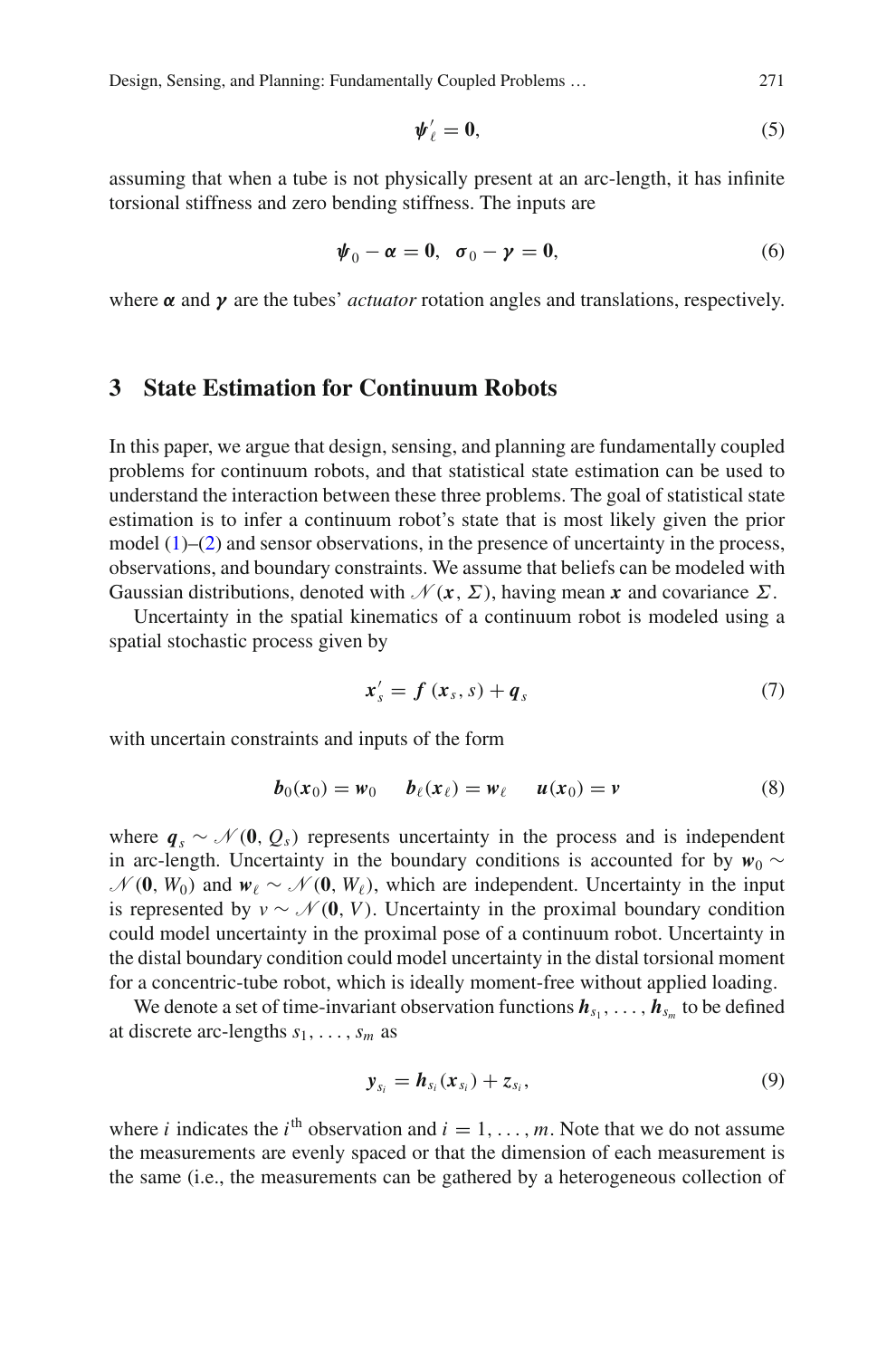sensors placed arbitrarily along the length of the continuum robot). The observations are subject to additive noise  $z_{s_i} \sim N(0, Z_{s_i})$ , and are mutually uncorrelated.

### *3.1 Spatial Statistical Estimation*

Statistical estimation infers the continuum robot's state-curve given the model (7), uncertain inputs and constraints (8), and all noisy sensor observations on the robot's body. Estimation requires that the states be observable from sensor measurements [34]. The best estimate is the smoothed estimate, denoted by  $\mathcal{N}(\bar{x}_s, P_s)$  with expected value  $\bar{x}_s$  and covariance  $P_s$ , and can be approximated in a two-step procedure:

(1) The first step recursively computes the *posterior* estimate at any arc-length *s*, denoted by  $\mathcal{N}(\tilde{\mathbf{x}}_s, P_s)$ , which incorporates the sensor observations in the arc-length interval [0,  $s$ ], the proximal boundary constraints  $\mathbf{b}_0$ , and the inputs  $\mathbf{u}$ . The *posterior* estimate is found using an extended Kalman filter that has become ubiquitous throughout robotics [38], and is obtained by continuously propagating a *prior* state estimate, denoted by  $\mathcal{N}(\hat{\mathbf{x}}_s, P_s)$ , down the length of the robot's backbone using the extended Kalman-Bucy equations, and updating it at measurement locations  $s_i$  to form the *posterior* estimate. The *prior* state estimate is the belief given all sensor measurements obtained in the arc-length interval [0,*s*). If no sensor measurement is present at *s*, then the *prior* and *posterior* estimates are the same.

The *prior* estimate is propagated by piecewise-integrating the equations

$$
\hat{\boldsymbol{x}}'_{s} = \boldsymbol{f}(\hat{\boldsymbol{x}}_{s}, s) \tag{10}
$$

$$
\hat{P}_s' = F_s \hat{P}_s + \hat{P}_s F_s^\mathsf{T} + Q_s \tag{11}
$$

from  $s = 0$  to  $\ell$  in the intervals  $[0, s_1]$ ,  $[s_{i-1}, s_i]$ , ...,  $[s_m, \ell]$ . The initial conditions,  $\hat{\mathbf{x}}_0$  and  $P_0$ , represent prior information that could be found by solving (1)–(2).

The *prior* estimate is updated to form the *posterior* estimate with a Kalman update at every sensor observation at arc-lengths  $s_1 \cdots s_m$ , of the form

$$
\hat{S}_{s_i} = \hat{H}_{s_i} \hat{P}_{s_i} \hat{H}_{s_i}^{\mathsf{T}} + Z_{s_i}
$$
 (12)

$$
\hat{K}_{s_i} = \hat{P}_{s_i} \hat{H}_{s_i}^{\mathsf{T}} \hat{S}_{s_i}^{-1} \tag{13}
$$

$$
\tilde{\boldsymbol{x}}_{s_i} = \hat{\boldsymbol{x}}_{s_i} + \hat{K}_{s_i} \left( \boldsymbol{y}_{s_i} - \boldsymbol{h}_{s_i} (\hat{\boldsymbol{x}}_{s_i}) \right)
$$
(14)

$$
\tilde{P}_{s_i} = (I - \hat{K}_{s_i} \hat{H}_{s_i}) \hat{P}_{s_i}.
$$
\n(15)

The inputs and boundary conditions (8) can be incorporated using the Kalman update Eqs.  $(12)$ – $(15)$ . For example, the distal boundary condition can be incorporated as a Kalman update with  $H_{s_i}$ ,  $Z_{s_i}$ , and  $y_{s_i}$  replaced with the matrix  $\partial b_\ell / \partial x_\ell$ ,  $W_{\ell}$  and  $\mathbf{0}$ , respectively. In theory, the incorporation of constraints in this way also works if there is no uncertainty in the constraints (i.e., the constraint covariances,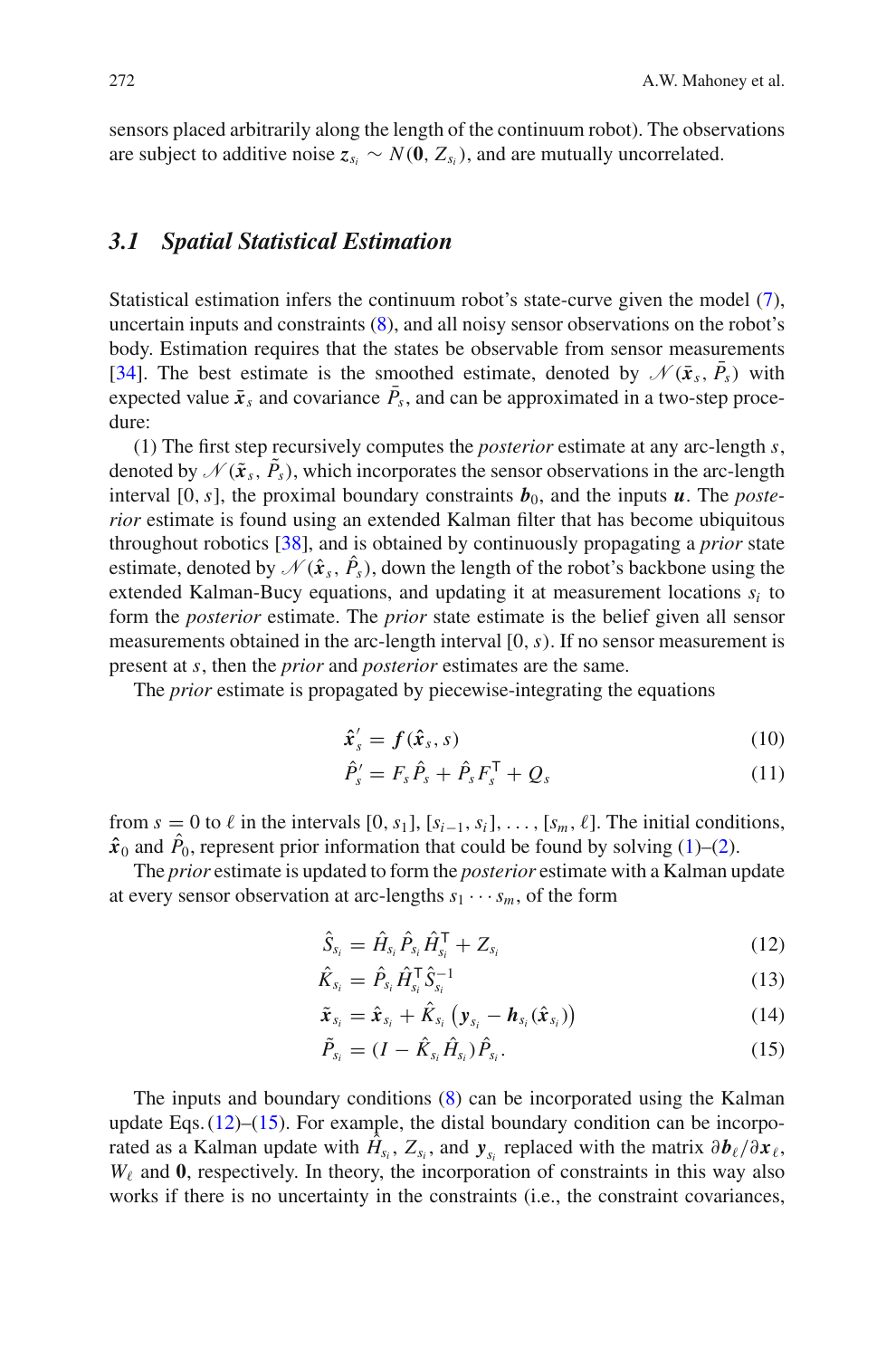$W_0$  or  $W_\ell$ , are not invertible). Care must be taken in this case since numerical issues while integrating (11) may result in eigenvalues of the estimate covariance becoming negative, making the covariance no longer positive-definite. In this case, square-root formulations of the filtering equations can be used to increase precision and ensure that the positive semidefinite-ness is preserved  $[10]$ .

(2) The *posterior* estimate is then used by the second step, which computes the state estimate at arc-length *s* that incorporates all sensor observations everywhere on the robot, the proximal and distal boundary constraints, and the inputs using an extended form of a Kalman smoother. Smoothing is frequently used as a method for batch post-process analysis, after all data has been gathered, to determine the best state estimates of the past given all gathered knowledge [34].

The smoothed estimate can be computed from the *posterior* estimate by propagating the Rauch-Tung-Striebel (RTS) differential equations

$$
\bar{\boldsymbol{x}}'_{s} = \boldsymbol{f}(\bar{\boldsymbol{x}}_{s}, s) + \boldsymbol{Q}_{s} \tilde{\boldsymbol{P}}_{s}^{-1} (\bar{\boldsymbol{x}}_{s} - \tilde{\boldsymbol{x}}_{s})
$$
\n(16)

$$
\bar{P}'_s = (F_s + Q_s \tilde{P}_s^{-1}) \bar{P}_s + \bar{P}_s (F_s + Q_s \tilde{P}_s^{-1})^{\mathsf{T}} - Q_s \tag{17}
$$

backward from arc-length  $\ell$  to 0, with initial conditions  $\bar{x}_\ell = \tilde{x}_\ell$  and  $P_\ell = P_\ell$ .

### *3.2 Experimental Results*

We applied the methods presented herein to a three-tube concentric-tube robot, modeled by Eqs.  $(3)$ – $(6)$ , and shown in Fig. 2i. The sensing system incorporates



**Fig. 2 a** The experimental setup consists of a three-tube concentric-tube robot (*i*), controlled with a 6-DoF motorized actuation unit (*ii*), and with a electromagnetic sensing-system (*iii*) that tracks two sensor coils (*iv*) embedded in the robot's inner tube. A coordinate measuring machine (CMM) is used to obtain ground-truth measurements of the robot-tip position  $(v)$ . **b** An example configuration of the concentric-tube robot with the shape (position) estimate, that incorporates magnetic position sensors, is shown with the shape estimate without magnetic position-sensors along with the actual shape of the robot. For the configuration shown, the tip-position errors were 7.3 and 16.0 mm for the estimate with and without sensor information, respectively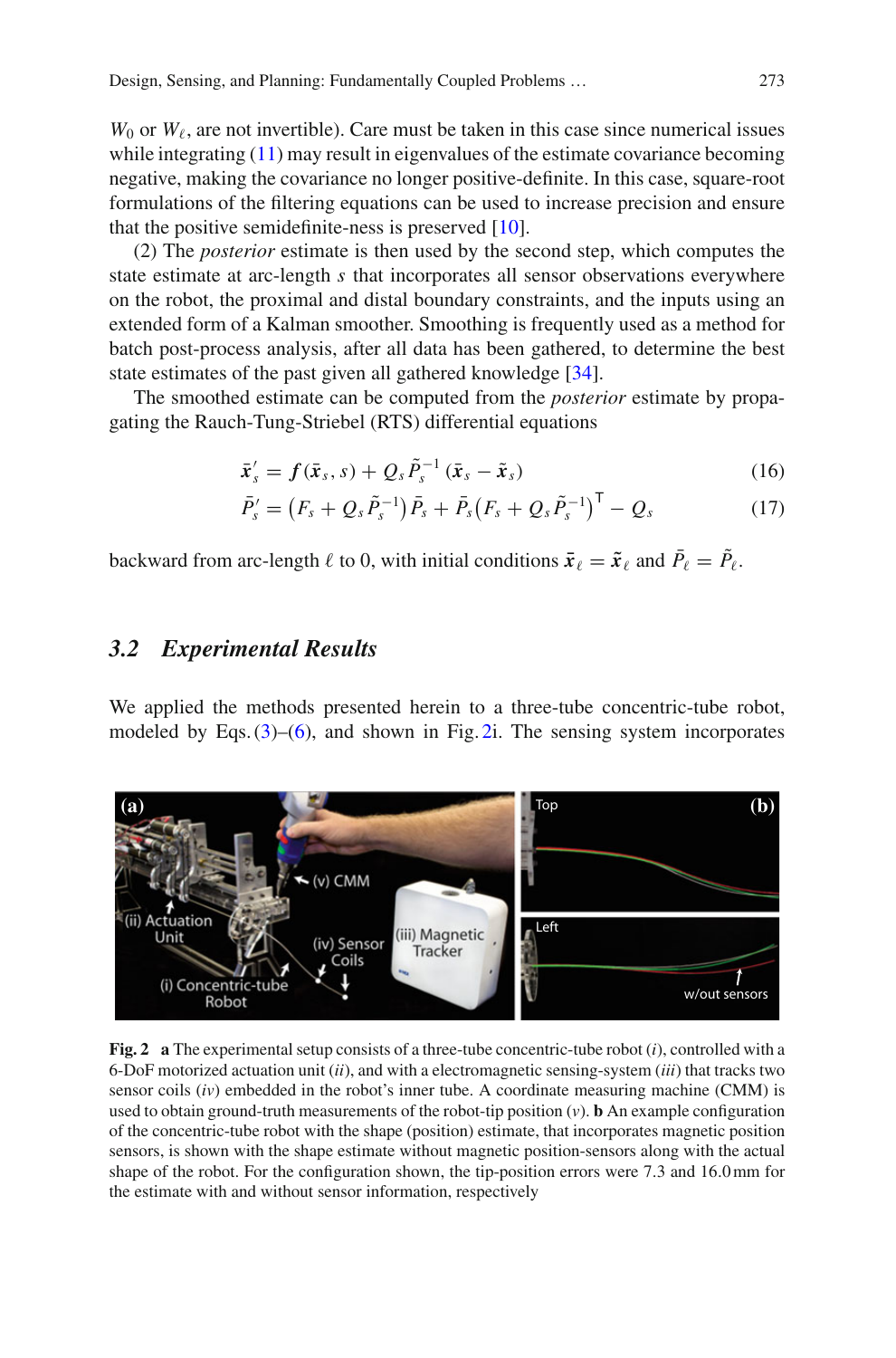information from the six encoders of the actuation unit (Fig. 2ii) and an NDI Aurora electromagnetic-tracking system (Fig. 2iii) that measures the position of two sensingcoils placed in the concentric-tube robot as shown in Fig. 2iv. A FARO Gage coordinate measuring machine (Fig. 2v) was used to measure registration transformation between the robot and electromagnetic tracker as well as for obtaining ground-truth tip-position used in the experiments. We found that the six encoder measurements and the measured registration are sufficient to guarantee observability as discussed in Sect. 3.1, under the zero-tip-moment assumption ( $\psi_{\ell}^{\prime\prime} = 0$ ).

The magnetic-tracker measurements add additional information that improves the state estimate under modeling uncertainty. We experimentally demonstrate their benefit by placing the concentric-tube robot in four configurations and comparing the error in tip-position provided by the smoothed estimate with the magnetic-tracker information to the smoothed estimate without tracker information. The tip-position error was measured using the CMM. On average, the accuracy of the smoothed estimate with and without tracker information was 8.8 and 14.5 mm, respectively. Figure 2b shows the shape estimate with and without the magnetic-tracking sensors for one of the four configurations used in our experiments.

The smoothed estimate for the states of the three-tube concentric-tube robot is implemented with the initial covariance of the tube-twist angles  $\psi_0$  set to 0.08*I* rad<sup>2</sup>, where *I* is a  $3 \times 3$  identity matrix, the initial proximal covariance of the tube-twistangle rates-of-change  $\psi_0$  are set to  $0.01I$  (rad/m)<sup>2</sup>, the initial proximal covariance of the backbone position  $p_0$  are set to  $5 \times 10^{-5} I$  m<sup>2</sup>. The covariances of the initial proximal backbone orientation (represented as a quaternion) and the concentric-tube translations  $\sigma_0$  are assumed to be zero. These initial covariances are found using estimates of calibration accuracy and are used as the initial values for the statecovariance in the computation of the posterior state-estimate obtained by integrating the Kalman-Bucy filter equations,  $(10)$  and $(11)$ . The position covariance of the magnetic tracker is experimentally found to be  $1 \times 10^{-6}$  *I* m<sup>2</sup>, which is used in the Kalman update step  $(12)$ – $(15)$  for the posterior state-estimate.

### **4 Connections Between Estimation and Design, Sensing, and Planning**

### *4.1 Connections Between Mechanical Design and Estimation*

When the application requires the continuum robot to be sensed, the mechanical design of the robot plays an important role in estimation through the kinematic model  $(1)$ – $(2)$ , which is used in the Kalman-Bucy filter to condition the uncertain sensor observations. The mechanical design affects the quality of the state estimate (i.e., the covariance), through the linearized-kinematics state matrix  $F_s$ , which appears in differential equations (11) and (17) that govern the propagation of the prior and smoothed covariances along the length of the continuum robot. The physicall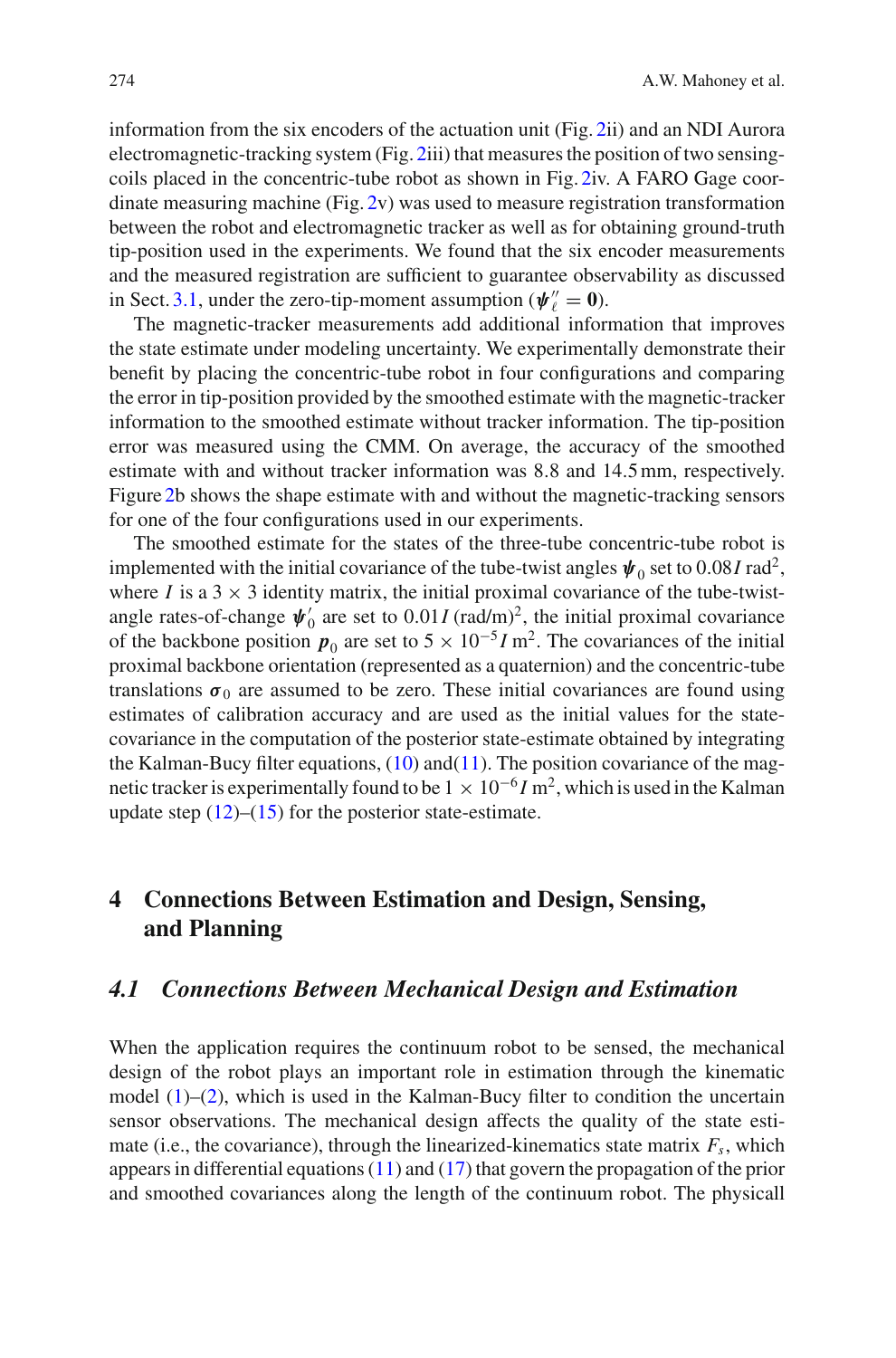

**Fig. 3** The effect of changing a concentric-tube robot's inner-tube curvature on the smoothed stateestimate position variance in the *x* direction (out of the page) is shown (the variance in the *y* and *z* are largely unchanged). The smoothed estimate is found using the methods in Sect. 3.1 with two backbone-position sensors arranged on the robot as depicted. The covariances used by the smoothed estimator are for the physical robot reported in Sect. 3.2

properties of the robot that affect the matrix  $F_s$  could be, in the case of a tendonactuated robot with a backbone, the robot's backbone stiffness or the distance of routed tendons to the backbone. In the case of a concentric-tube robot, physical properties can also include tube precurvatures and tube stiffnesses. The physica properties could vary along the length of the robot. For example, one or more flexure-hinges along the backbone (e.g., [50]) would locally decrease its stiffness.

As an example of how a continuum robot's mechanical design could affect state estimation, we study how changing the curvature of a concentric-tube robot's innermost tube changes the variance of the smoothed position estimate. We use two position sensors placed as shown in Fig. 3, with the methods of Sect. 3.1, using the robot and covariance parameters reported in Sect. 3.2. We now explore the effect on the covariance of changing the inner-tube's radius of curvature from 100 to 33.3 mm. The *x*-variance (out of the page) of the smoothed position estimate for each radius is shown in Fig. 3 (the variance in the *y* and *z* directions is largely unchanged), plotted as a function of backbone arc-length *s*. As indicated, the *x* variance increases between the two sensors (i.e., between arc-lengths at 250 and 350 mm) as the curvature increases. In this region, the robot's backbone position is most sensitive to rotation of the inner tube, which causes uncertainty in the inner-tube's rotation to manifest itself more in the backbone uncertainty, particularly in the *x* direction.

A nonintuitive effect occurs for proximal arc-lengths between 0 mm and approximately 150 mm. In this region, higher inner-tube curvature tends to reduce the *x* backbone-position variance. This could be an effect resulting from the geometry of the concentric-tube robot's proximal end and the sensor placements on the robot's backbone. Naturally, it would be difficult to maneuver a robot through a narrow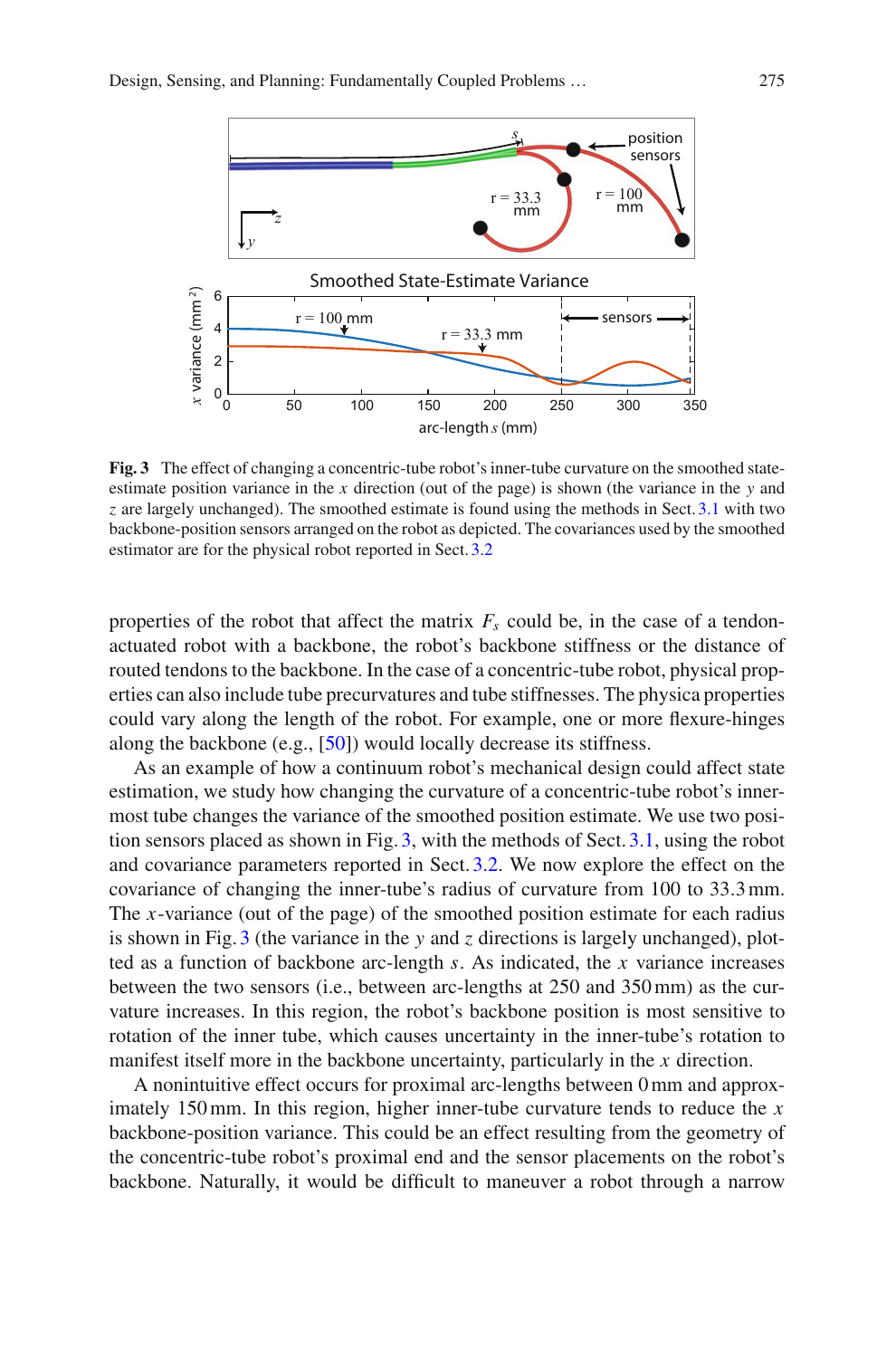passageway in this configuration. In order to make the most of this effect, the robot's curvature should be designed in coordination with a motion planner in order to account for constraints imposed by the robot's environment.

### *4.2 Connections Between Sensor Selection, Sensor Placement, and Estimation*

The question of what sensors should be chosen and their placement, is a frequent concern of continuum robot designers. Often there are space limitations due to the requirement that the diameter be small (e.g., to navigate through blood vessels) and there is little room left over once actuators have been installed. Therefore, it is desirable to obtain as much state information as possible, with as few sensors as possible.

The kinematic structure of the continuum robot, the robot's configuration, and the states that the sensors observe all contribute to the amount of state information obtained by the sensors. An example is shown for a concentric-tube robot in Fig. 4, where the smoothed state covariance in the *x* direction is shown for two arrangements of sensors. The covariance in the other two directions are largely unchanged. The covariances used by the smoothed estimator to obtain the results of Fig. 4 are for the physical robot reported in Sect. 3.2. Clearly, sensor placement has a large influence on the covariance of the smoothed backbone-position estimate. If an application requires the position estimate to be more accurate in the arc-length region  $(150, 300)$  mm, then placement "1" would be preferred over placement "2".

The variation in the smoothed covariance with variation in sensor placement can be exploited by the designer to best meet the needs of the application. The first task



**Fig. 4** The effect of changing sensor-observation placement is illustrated in this example where the smoothed state-estimate covariance in the *x* direction is shown (**a**) for two sensor arrangements (**b**). In *1* the one sensor is placed in the middle of the robot and one at the distal end, while in *2* one sensor is placed at the most proximal and most distal ends of the robot. The position-estimate covariance in the other two directions is largely unchanged. The covariances used by the smoothed estimator are for the physical robot reported in Sect. 3.2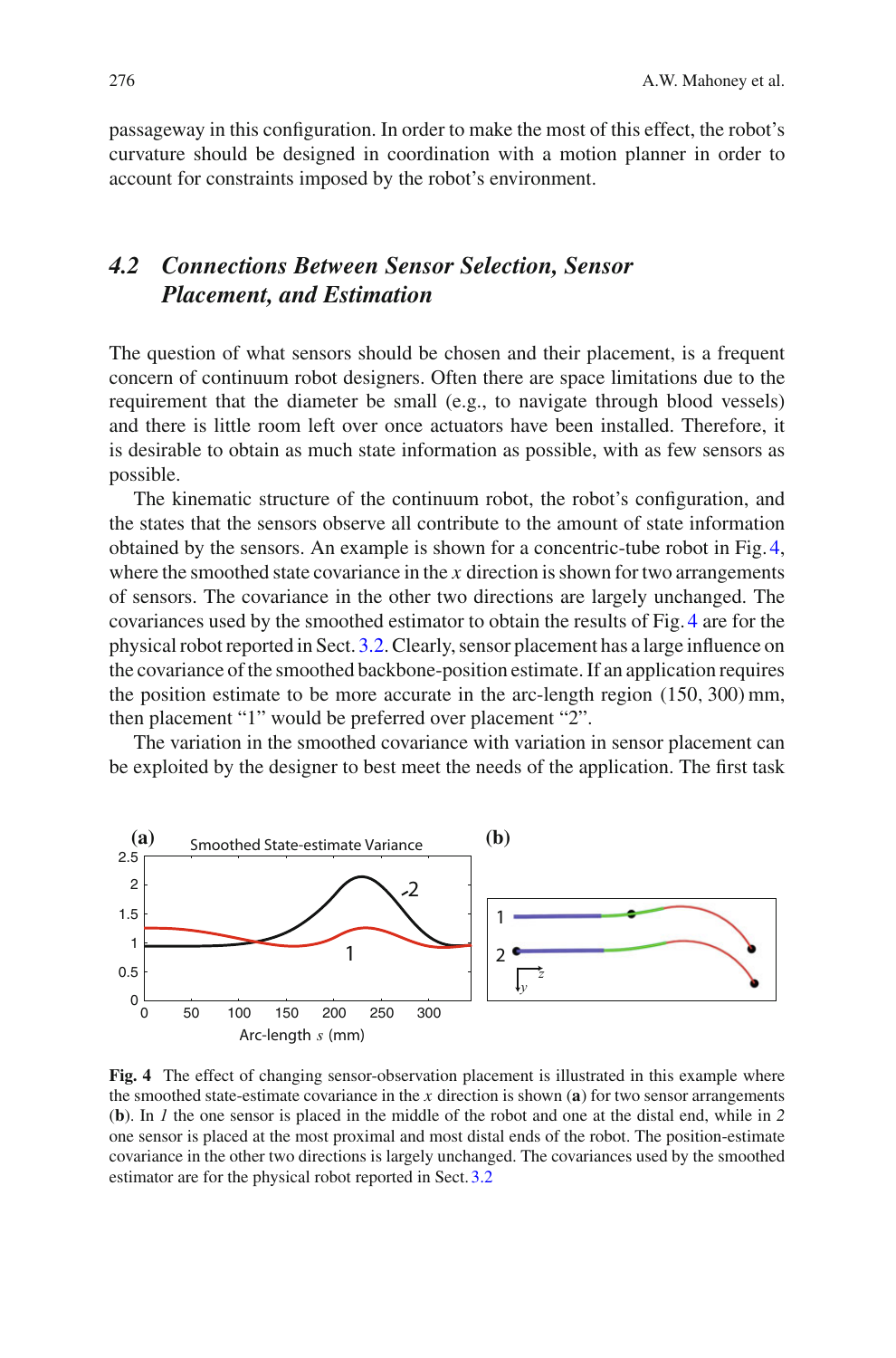is to select the appropriate sensors and sensor locations to achieve application specifications when states are estimated as described in Sect. 3.1. For many applications, partial state information may be sufficient. In others, accuracy requirements may vary by direction or arc-length. Based on such specifications, the methods in this paper enable one to determine how many sensors are required (e.g., to ensure observability described in Sect. 3.1).

One way to encode the requirements of the application is through a covariancebased metric, over which optimization in the sensor positions can be performed. If there are several arc-length points-of-interest  $\gamma_1, \ldots, \gamma_j$  where the uncertainty of a continuum robot's state estimate is critical in specific directions (e.g., to ensure that the position estimate in the direction of nearest obstacles is highly certain), then an example of a metric on the smoothed covariance at the points-of-interest could be

$$
\mathscr{U}(\bar{P}_{\gamma_1},\ldots,\bar{P}_{\gamma_k}) = \max_{i=1\ldots j} \text{tr}(E_i^{\mathsf{T}} \bar{P}_{\gamma_i} E_i)
$$
(18)

where tr denotes the matrix trace, and  $E_i$  is a positive-semidefinite matrix used to select the critical directions of covariance, to selectively assign priority to arc-length the points-of-interest on the robot, or enforce unit-consistency. This metric minimizes the worst-case average estimate-variance at the arc-length points-of-interest.

#### *4.3 Connections Between Motion Planning and Estimation*

A major benefit of continuum robots is that they have the potential to snake through constrained spaces. The basic motion planning problem is to find a time-ordered sequence of continuum-robot inputs  $u_1(x_0), \ldots, u_k(x_0)$ , for time indices  $1 \cdots k$ , that guide the robot through the constrained space without colliding with obstacles in the environment. Motion planning is particularly relevant to surgical applications of continuum robots, where physicians desire to reach a surgical target while avoiding anatomical obstacles (e.g., bones, blood vessels, and sensitive organs) or danger zones established by the physician that correspond to high risk areas.

To avoid obstacles, motion planners must have knowledge over time of the robot's state, which for continuum robots includes the robot's shape (e.g., position-curve parameterized by arc-length *s*). In practice, there is often substantial uncertainty in the estimate of the robot's shape, and the motion planner must account for the shape uncertainty to guarantee that obstacles will be avoided with a desired level of confidence. To address this challenge, rather than following the traditional workflow of computing a motion plan assuming perfect state estimation and then relying on a realtime controller to account for uncertainty, recent work has investigated integrating motion planning with control to compute motion policies, which are parameterized by time and sensor measurements. Combining motion planning, control, and state estimation into a single problem can result in higher quality plans. General motion planning methods linking these problems have been developed for robots for which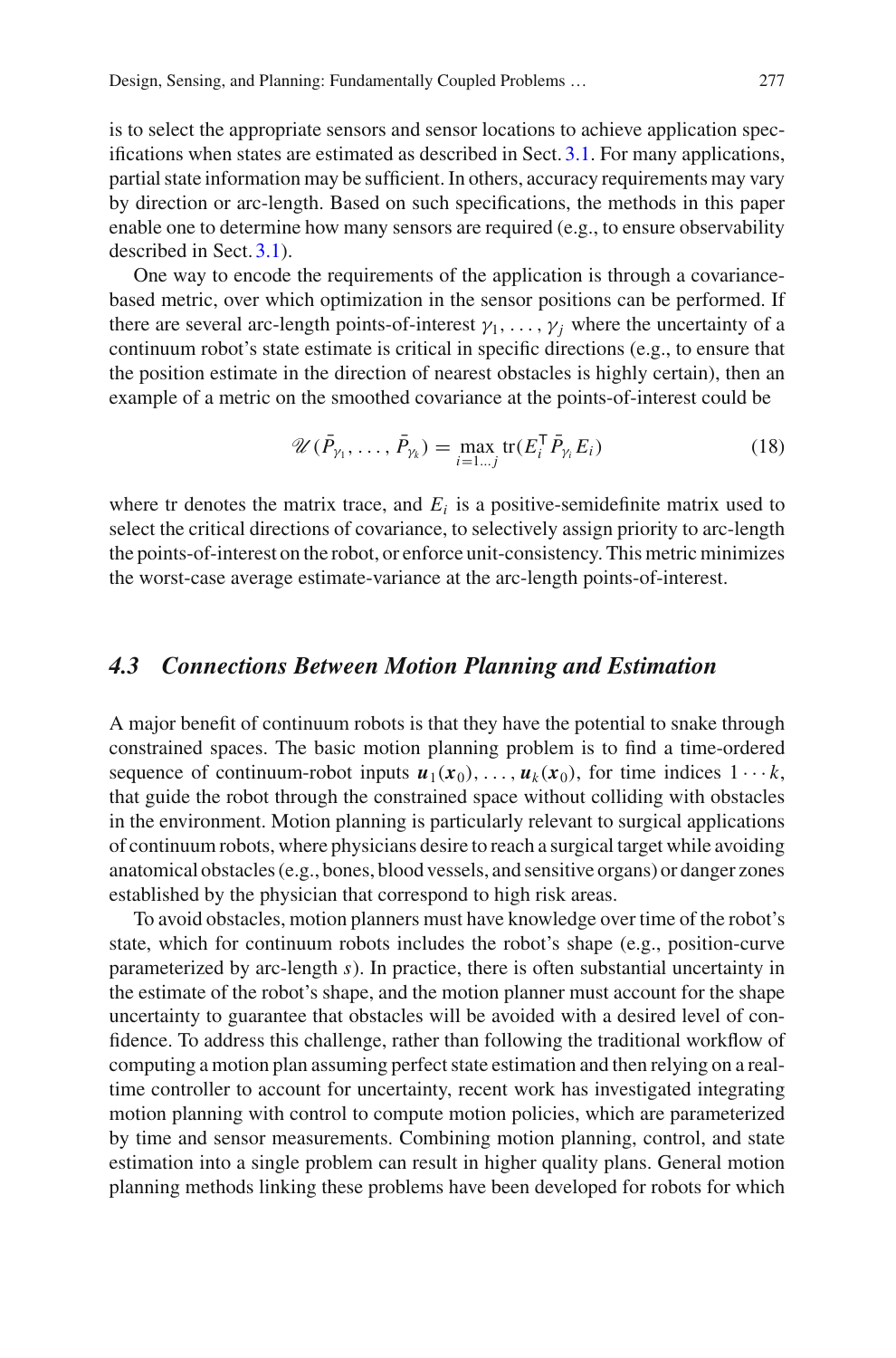

**Fig. 5** The effect of changing the input  $u(x_0)$  to follow a hypothetical trajectory from a start to goal configuration that could have been generated as an obstacle-avoiding trajectory by a motion planner. The variance in the *x*-direction of the concentric-tube robot's position-covariance is shown at both configurations. (The position-variance in the other directions are largely unchanged.) The covariances used by the smoothed estimator are for the physical robot reported in Sect. 3.2

state uncertainty can be modeled using Gaussian distributions in the state space. These belief-space planners, e.g., [6, 11, 20, 25–28, 45, 46], often use a samplingbased or optimization-based motion planner integrated with an automatically-tuned linear controller, and variants have been specifically applied to medical robots such as steerable needles and concentric-tube robots based on simplified uncertainty models [35, 36, 44]. Better models of the belief space of continuum robots (i.e., the space of distributions of state estimates given specific sensor measurements) could enable the computation of more effective motion policies.

For concentric-tube robots, some configurations naturally result in lower smoothed covariances than others. To illustrate the information available to a motion planner, Fig. 5 shows the smoothed state-estimate variance in the *x* direction as the physical concentric-tube robot from Sect. 3.2 follows a hypothetical trajectory, where the inner tube is rotated from the start-configuration to the end-configuration as shown in Fig. 5a. As the concentric-tube robots nears the goal-configuration, the smoothed variance of the robot's shape estimate in the *x*-direction decreases (the estimate improves) by 35% at the proximal end of the robot with little change in the distal end. The covariances used by the smoothed estimator are for the physical robot reported in Sect. 3.2. For motion planners to fully exploit the natural reduction in smoothed covariance, the temporal state transition and uncertainty in the transition must be understood and incorporated into a full spatiotemporal estimate. Creating efficient belief space planners for continuum robots that are based on accurate kinematic and uncertainty models is a significant research challenge.

Note that the covariance of the proximal position estimate represents the position uncertainty of the robot's pose in space. For some surgical applications, the robot's pose is could be intraoperatively registered to a patient's anatomy. The initial position covariance in the *x* direction for the experimental system in Sect. 3.2 (with which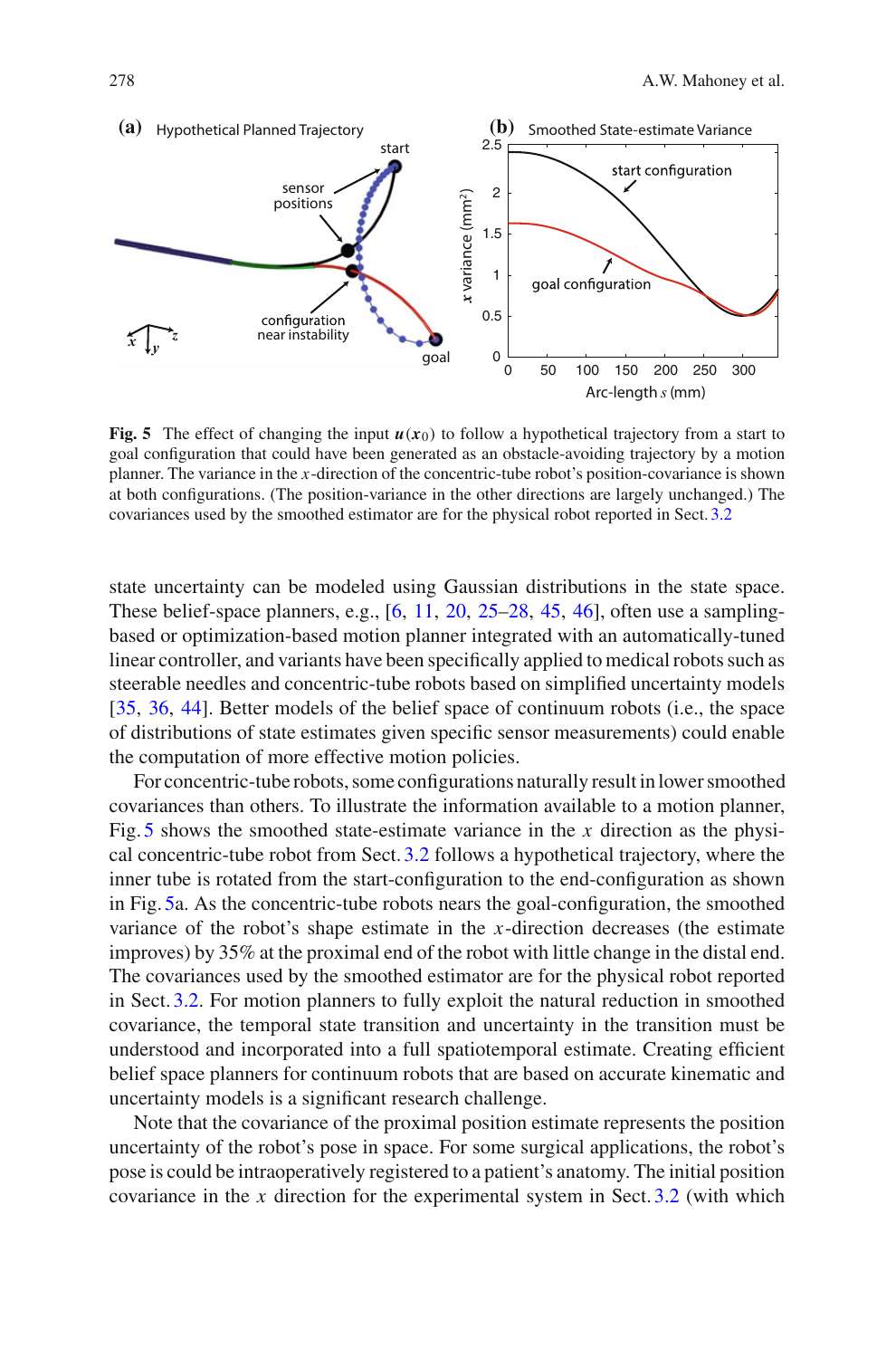Fig. 5 was computed) was estimated to be  $50 \text{ mm}^2$ . The process of Kalman smoothing can be used to improve the registration using the sensor observations taken along the robot's backbone. This is shown in Fig. 5, where position observations generated by the the electromagnetic tracker improve the position covariance of the registration in the *x* direction to less than  $3.0 \text{ mm}^2$ . In the case of the robot in the "goal" configuration, the covariance is improved to  $1.6 \text{ mm}^2$ . It may be beneficial for a motion planner to direct the robot near configurations where the initial registration can be improved before starting delicate surgical procedures.

When placed in certain configurations, some concentric-tube-robot designs exhibit elastic instability, which is observed as a windup, and sudden release of torsion. The release of torsion results in fast, uncontrolled motion of the robot's distal end. Passing through an elastic instability could be extremely harmful for sensitive surgical manipulation tasks. As a result, it is generally assumed that concentric-tube robots should be operated in configurations that are far from instability [3]. One nonintuitive result of Fig. 5, however, is that configurations near instabilities may be more "information rich" than those far away. This is indicated by the fact that the "goal" configuration, which is near what we understand to be the most likely configuration where instability occurs, has lower proximal position covariance than the "start" configuration, which is near what we know to be a configuration far from instability [14]. This indicates that configurations near instability may be useful for mitigating increases in the concentric-tube robot's state-estimate uncertainty as it follows a trajectory, and we expect that a motion planner that explicitly considers uncertainty could favor configurations near (but not at) instability at times for this reason.

#### **5 Conclusion**

In this paper, we used statistical state estimation as a tool to study the problems of designing a continuum robot's geometry, selecting and placing sensors for detecting the continuum robot, and using motion planning to direct the trajectory of a continuum robot to accomplish a task. These three problems are fundamentally coupled and their interaction can be studied using the covariance produced by statistical state estimation. The future of continuum robots lies in the simultaneous solution to the continuum-robot design, sensing, and planning problems in order to produce continuum-robot systems that make the most of their geometry and available information to satisfy the needs of the most demanding applications.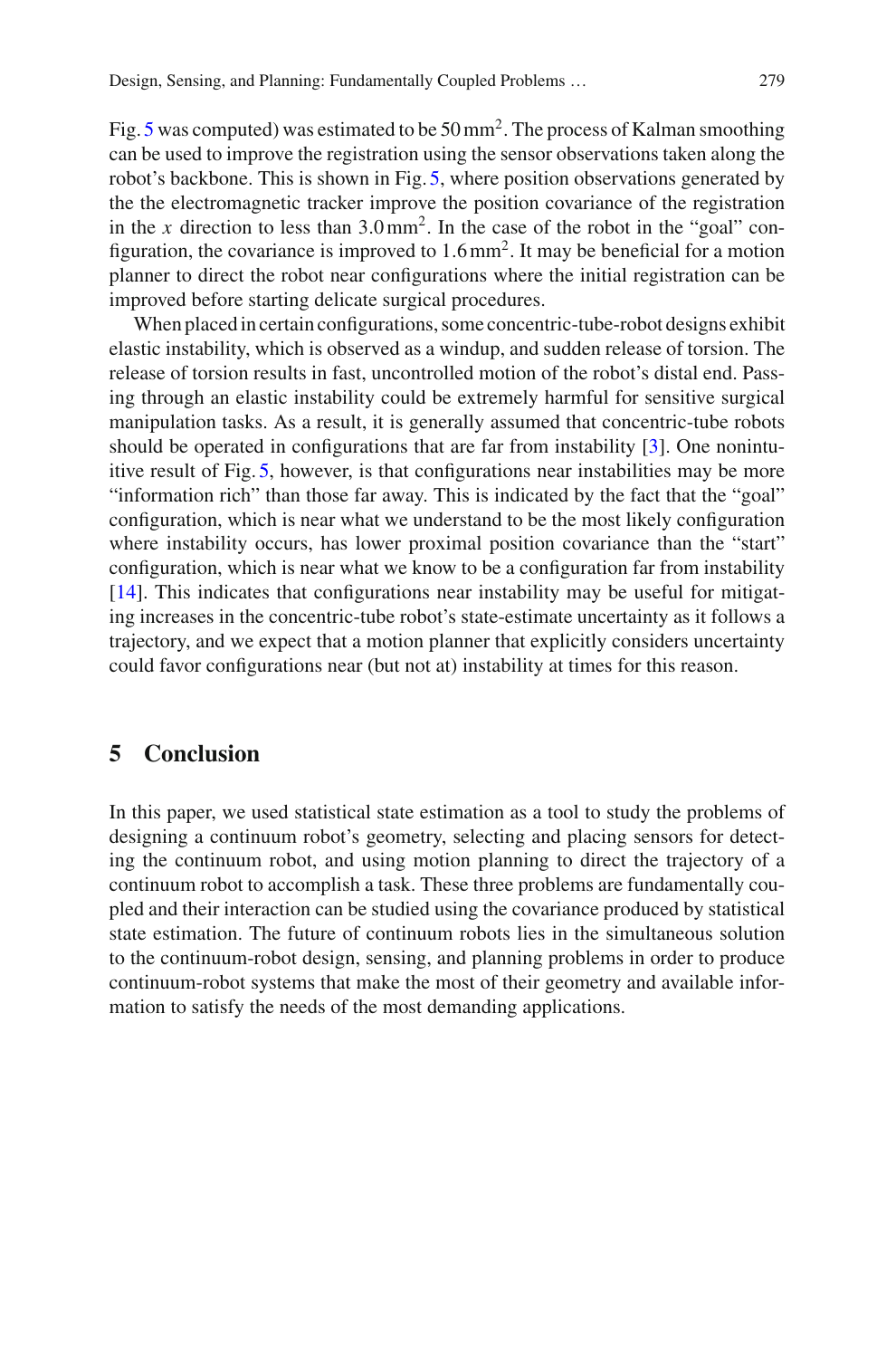## **References**

- 1. Ayvali, E., Liang, C.-P., Mingyen, H., Chen, Y., Desai, J.P.: Towards a discretely actuated steerable cannula for diagnostic and therapeutic procedures. Int. J. Rob. Res. **31**(5), 588–603 (2012)
- 2. Baykal, C., Torres, L.G., Alterovitz, R.: Optimizing design parameters for sets of concentric tube robots using sampling-based motion planning. In: Proceedings of IEEE/RSJ International Conference on Intelligent Robots and Systems, pp. 4381–4387 (2015)
- 3. Bergeles, C., Dupont, P.E.: Planning stable paths for concentric tube robots. In: Proceedings of IEEE/RSJ International Conference on Intelligent Robots and Systems, pp. 3077–3082 (2013)
- 4. Bergeles, C., Gosline, A.H., Vasilyev, N.V., Codd, P.J., del Nido, P.J., Dupont, P.E.: Concentric tube robot design and optimization based on task and anatomical constraints. IEEE Trans. Robot. **31**(1), 67–84 (2015)
- 5. Borum, A., Matthews, D., Bretl, T.: State estimation and tracking of deforming planar elastic rods. In: Proceedings of IEEE International Conference on Robotics and Automation, pp. 4127–4132 (2014)
- 6. Bry, A., Roy, N.: Rapidly-exploring random belief trees for motion planning under uncertainty. In: Proceedings of IEEE International Conference on Robotics and Automation, pp. 723–730 (2011)
- 7. Bryson, C.E., Rucker, D.C.: Toward parallel continuum manipulators. In: Proceedings of IEEE International Conference on Robotics and Automation, pp. 778–785 (2014)
- 8. Burgner, J., Gilbert, H.B., Webster III, R.J.: On the computational design of concentric tube robots: incorporating volume-based objectives. In: Proceedings - IEEE International Conference on Robotics and Automation, pp. 1193–1198 (2013)
- 9. Burgner-Kahrs, J., Rucker, D.C., Choset, H.: Continuum robots for medical applications: a survey. IEEE Trans. Robot., (2015, in press)
- 10. Crassidis, J.L., Junkins, J.L.: Optimal Estimation of Dynamic Systems, 2nd edn. CRC Press, Boca Raton (2011)
- 11. Du, Toit, Noel, E., Burdick, J.W.: Robot motion planning in dynamic, uncertain environments. IEEE Trans. Robot. **28**(1), 101–115 (2012)
- 12. Dupont, P.E., Lock, J., Itkowitz, B., Butler, E.: Design and control of concentric-tube robots. IEEE Trans. Robot. **26**(2), 209–225 (2010)
- 13. Gilbert, H.B., Rucker, D.C., Webster III, R.J.: Concentric tube robots: state of the art and future directions. Proc. Int. Symp. Robot. Res., (2013, in press)
- 14. Gilbert, H.B., Hendrick, R.J., Webster, III., R.J.: Elastic Stability of Concentric Tube Robots. IEEE Trans. Rob. (2015)
- 15. Hannan, M.W., Walker, I.D.: Real-time shape estimation for continuum robots using vision. Robotica **23**(5), 645–651 (2005)
- 16. Hirose, S.: Biologically Inspired Robots, Snake-Like Locomotors and Manipulators. Oxford University Press, Oxcord (1993)
- 17. Jeon, J., Yi, B.-J.: Shape prediction algorithm for flexible endoscope. In: Proceedings of IEEE International Conference on Robotics and Automation, pp. 2856–2861 (2014)
- 18. Jones, B.A., Walker, I.D.: Kinematics for multisection continuum robots. IEEE Trans. Robot. **22**(1), 43–55 (2006)
- 19. Koolwal, A.B., Barbagli, F., Carlson, C., Liang, D.: An ultrasound-based localization algorithm for catheter ablation guidance in the left atrium. Int. J. Rob. Res. **29**(6), 643–665 (2010)
- 20. Lee, A., Duan, Y., Patil, S., Schulman, J., McCarthy, Z., van den Berg, J., Goldberg, K., Abbeel, P.: Sigma hulls for gaussian belief space planning for imprecise articulated robots amid obstacles. In: Proceedings of IEEE/RSJ International Conference on Intelligent Robots and Systems, pp. 5660–5667 (2013)
- 21. Lobaton, E.J., Fu, J., Torres, L.G., Alterovitz, R.: Continuous shape estimation of continuum robots using X-ray images. In: Proceedings of IEEE International Conference on Robotics and Automation, pp. 725–732 (2013)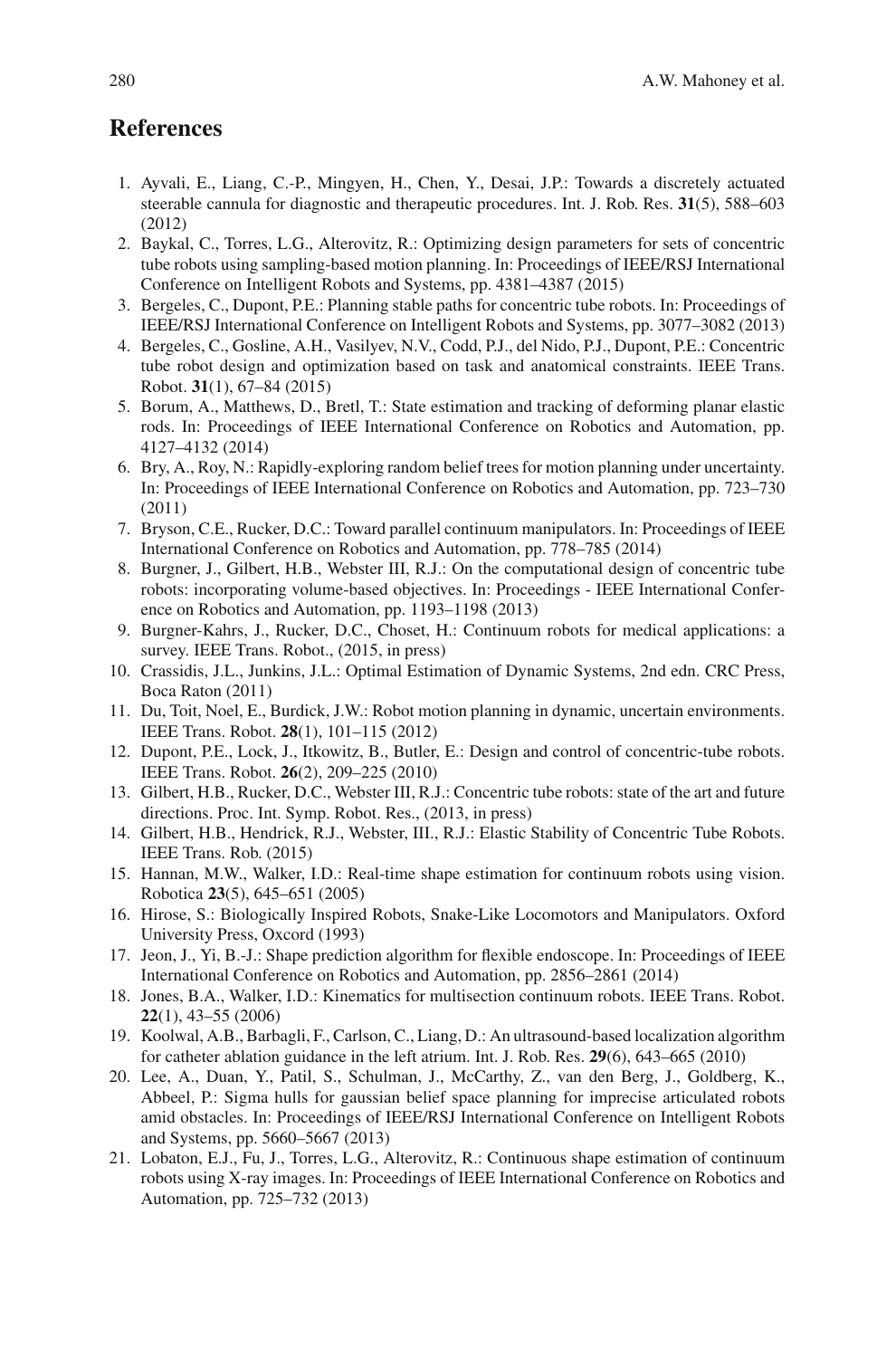- 22. Lyons, L.A., Webster III, R.J., Alterovitz, R.: Motion planning for active cannulas. In: Proceedings of IEEE/RSJ International Conference on Intelligent Robots and System, pp. 801–806 (2009)
- 23. Novotny, P.M., Stoll, J.A., Dupont, P.E., Howe, R.D.: Real-time visual servoing of a robot using three-dimensional ultrasound. In: Proceedings of IEEE International Conference on Robotics and Automation, pp. 2655–2660 (2007)
- 24. Odhner, L.U., Jentoft, L.P., Claffee, M.R., Corson, N., Tenzer, Y., Ma, R.R., Buehler, M., Kohout, R., Howe, R.D., Dollar, A.M.: A compliant, underactuated hand for robust manipulation. Int. J. Rob. Res. **33**(5), 736–752 (2014)
- 25. Patil, S., van den Berg, J., Alterovitz, R.: Motion planning under uncertainty in highly deformable environments. In: Proceedings of Robotics: Science and Systems (2011)
- 26. Patil, S., van den Berg, J., Alterovitz, R.: Estimating probability of collision for safe motion planning under gaussian motion and sensing uncertainty. In: Proceedings of IEEE International Conference on Robotics and Automation, pp. 3238–3244 (2012)
- 27. Platt Jr., R., Tedrake, R., Kaelbling, L., Lozano-Perez, T.: Belief space planning assuming maximum likelihood observations. In: Proceedings of Robotics: Science and Systems (2010)
- 28. Prentice, S., Roy, N.: The belief roadmap: efficient planning in belief space by factoring the covariance. Int. J. Rob. Res. **28**(11), 1448–1465 (2009)
- 29. Roesthuis, R.J., Kemp, M., van den Dobbelsteen, J.J., Misra, S.: Three-dimensional needle shape reconstruction using an array of fiber bragg grating sensors. IEEE/ASME Trans. Mech. **19**(4), 1115–1126 (2014)
- 30. Rucker, D.C., Webster, R.J.: Statics and dynamics of continuum robots with general tendon routing and external loading. IEEE Trans. Robot. **27**(6), 1033–1044 (2011)
- 31. Rucker, D.C., Jones, B.A., Webster III, R.J.: A geometrically exact model for externally loaded concentric-tube continuum robots. IEEE Trans. Robot. **26**(5), 769–780 (2010)
- 32. Ryu, S.C., Dupont, P.E.: FBG-based shape sensing tubes for continuum robots. In: Proceedings IEEE International Conference on Robotics and Automation, pp. 3531–3537 (2014)
- 33. Ryu, S.C., Quek, Z.F., Koh, J.-S., Renaud, P., Black, R.J., Moslehi, B., Daniel, B.L., Cho, K.-J., Cutkosky, M.R.: Design of an optically controlled mr-compatible active needle. IEEE Trans. Robot. **31**(1), 1–11 (2015)
- 34. Simon, D.: Optimal State Estimation: Kalman,  $H_{\infty}$ , and Nonlinear Approaches. Wiley, New Jersey (2006)
- 35. Sun, W., Alterovitz, R.: Motion planning under uncertainty for medical needle steering using optimization in belief space. In: Proceedings of IEEE/RSJ International Conference on Intelligent Robots and Systems, pp. 1775–1781 (2014)
- 36. Sun, W., Torres, L.G., van den Berg, J., Alterovitz, R.: Safe motion planning for imprecise robotic manipulators by minimizing probability of collision. In: Proceedings of International Symposium Robotics Research (2013)
- 37. Swaney, P.J., Burgner, J., Pheiffer, T.S., Rucker, D.C., Gilbert, H.B., Ondrake, J.E., Simpson, A.L., Burdette, E.Clif, Miga, M.I., Webster III, R.J.: Tracked 3D ultrasound targeting with an active cannula. In: Proceedings of the Society of Photo-Optical Instrumentation Engineers, pp. 83160R–83160R–9 (2012)
- 38. Thrun, S., Burgard, W., Fox, D.: Prob. Robot. MIT Press, Cambridge (2006)
- 39. Torres, L.G., Alterovitz, R.: Motion planning for concentric tube robots using mechanicsbased models. In: Proceedings of IEEE/RSJ International Conference on Intelligent Robots and Systems, pp. 5153–5159 (2011)
- 40. Torres, L.G., Webster III, R.J., Alterovitz, R.: Task-oriented design of concentric tube robots using mechanics-based models. In: Proceedings of IEEE/RSJ International Conference on Intelligent Robots and Systems, pp. 4449–4455 (2012)
- 41. Torres, L.G., Baykal, C., Alterovitz, R.: Interactive-rate motion planning for concentric tube robots. In: Proceedings of IEEE International Conference on Robotics and Automation, pp. 1915–1921 (2014)
- 42. Torres, L.G., Kuntz, A., Gilbert, H.B., Swaney, P.J., Hendrick, R.J., Webster III, R.J., Alterovitz, R.: A motion planning approach to automatic obstacle avoidance during concentric tube robot